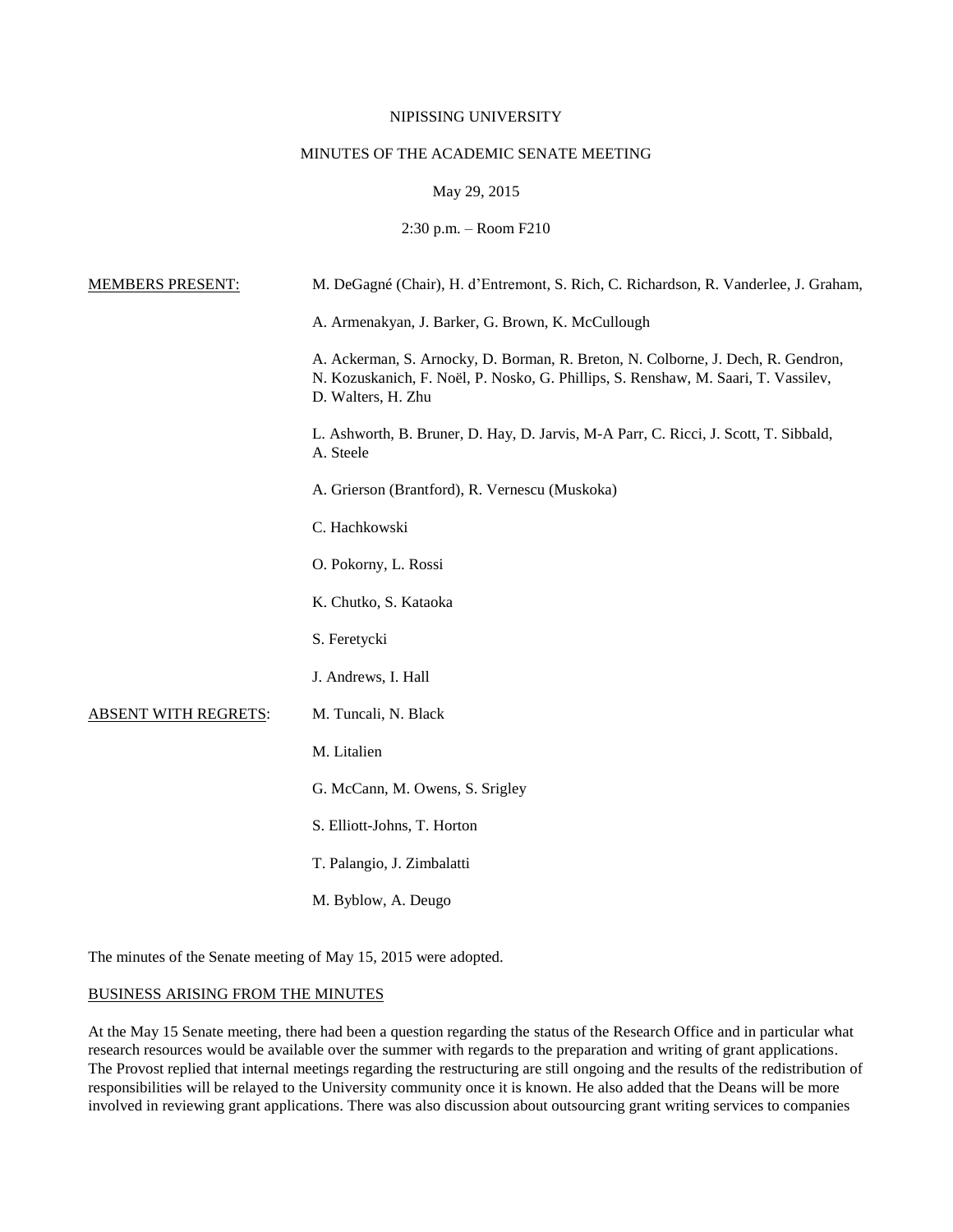who specialize in this service. There was a follow-up question asking if faculty will have an opportunity for input into these changes. The Provost noted that if faculty have concerns, then it should be directed to the Research Council.

#### QUESTION PERIOD

There was a query directed to the Teaching and Learning Committee Chair with reference to the Student Opinion Surveys. The concern was the two questions that pertain to Labs/Seminars. It has been noted that sometimes students complete this section even if the course does not have a Lab/Seminar component. This can have a negative impact on the overall score and ultimately impact faculty who are applying for Tenure and Promotion. The question was if the Committee would consider establishing a separate version of the survey or instruct FASS to not include the questions about Labs/Seminars if the course does not have one. The current Committee Chair indicated he would pass the concern on to next year's Chair.

There were several questions raised regarding Undergraduate Summer Research Awards (USRA). Of concern was why the students that were not selected for NSERC USRA not offered Nipissing University USRAs. It was noted that there were funds budgeted for NU USRA in the current year's budget but they were not used. If the funds for NU USRA will be in the upcoming budget that is to be presented later, where are they located? The Senate Speaker requested that the questions be forwarded to the Senate Secretary. The Provost indicated he would take the questions under advisement.

A question was asked for a listing of the OPSEU positions that were recently cut. The VP Administration indicated the list was published on the OPSEU website (<http://opseu608.org/support-staff-abolished-positions/>). He added that any OPSEU inquiries should be directed to him.

There was a discussion concerning the maintenance of webpages when a faculty member retires. Specifically, the concern was the removal of valuable academic content being removed without permission of the faculty member. The suggestion was made to have the archivist monitor this important information. The VP Administration agreed that a policy would be drafted and presented for discussion at the September Senate meeting. He added that any guidance would be welcomed.

### REPORTS of STANDING COMMITTEES and FACULTY or UNIVERSITY COUNCILS

### **SENATE EXECUTIVE COMMITTEE**

- **Annual Report**
- MOTION 1: Moved by M. DeGagné, seconded by G. Brown that the Annual Report of the Senate Executive Committee dated May 14, 2015 be received. CARRIED

#### **May 21, 2015 Report**

MOTION 2: Moved by M. DeGagné, seconded by J. Barker that the Report of the Senate Executive Committee dated May 21, 2015 be received. CARRIED

## **PLANNING and PRIORITIES COMMITTEE**

### **Annual Report**

MOTION 3: Moved by H. d'Entremont, seconded by M. Saari that the Annual Report of the Planning and Priorities Committee dated May 15, 2015 be received.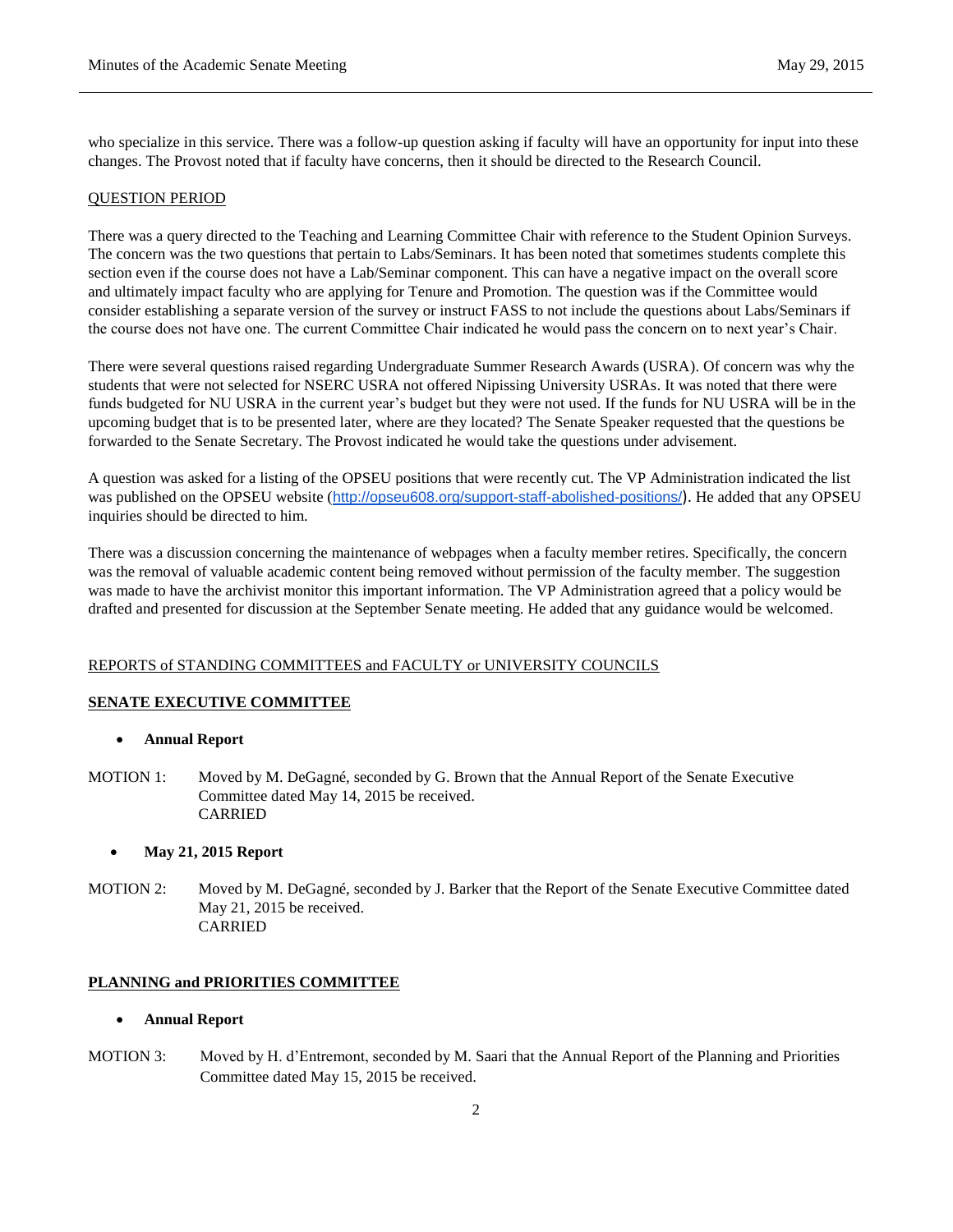# CARRIED

#### **May 15, 2015 Report**

MOTION 4: Moved by H. d'Entremont, seconded by A. Ackerman that the Report of the Planning and Priorities Committee dated May 15, 2015, be received. CARRIED

### **UNDERGRADUATE STUDIES COMMITTEE**

- **Annual Report**
- MOTION 5: Moved by R. Vanderlee, seconded by M. Saari that the Annual Report of the Undergraduate Studies Committee dated May 12, 2015 be received. CARRIED

#### **STUDENT APPEALS COMMITTEE**

MOTION 6: Moved by J. Graham, seconded by D. Borman that the Annual Report of the Student Appeals Committee dated May 12, 2015 be received. CARRIED

#### **TEACHING & LEARNING COMMITTEE**

- **Annual Report**
- MOTION 7: Moved by C. Hachkowski, seconded by R. Gendron that the Annual Report of the Teaching and Learning Committee dated May 1, 2015 be received. CARRIED

#### **LIBRARY ADVISORY SUBCOMMITTEE**

- **Annual Report**
- MOTION 8: Moved by I. Hall, seconded by D. Borman that the Annual Report of the Library Advisory Subcommittee dated May 12, 2015 be received. CARRIED

### **TECHNOLOGY & INFRASTRUCTURE SUBCOMMITTEE**

- **Annual Report**
- MOTION 9: Moved by G. Phillips, seconded by D. Borman that the Annual Report of the Technology and Infrastructure Subcommittee dated May 12, 2015 be received. CARRIED 1 OBJECTION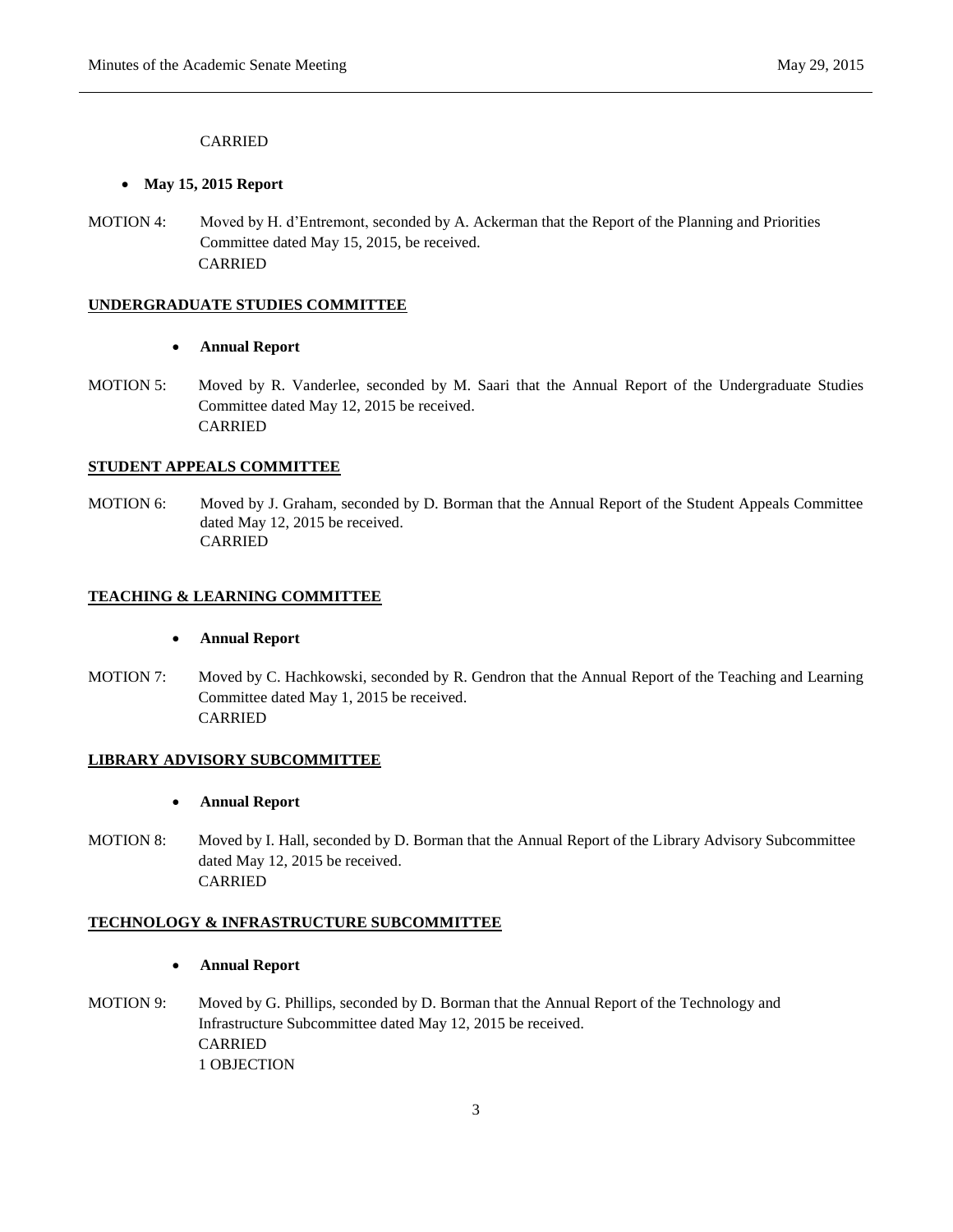# **GRADUATE STUDIES COUNCIL**

#### **Annual Report**

MOTION 10: Moved by S. Rich, seconded by R. Gendron that the Report of the Graduate Studies Council dated May 5, 2015, be received. CARRIED

#### **RESEARCH COUNCIL**

- **Annual Report**
- MOTION 11: Moved by H. d'Entremont, seconded by A. Ackerman that the Annual Report of the Research Council dated May 15, 2015 be received. CARRIED

### OTHER BUSINESS

# **M.A. in Sociology – Applied Social Research**

MOTION 12: Moved by H. d'Entremont, seconded by G. Brown that Senate authorize the submission of the M.A. in Sociology – Applied Social Research proposal to Quality Council as a stand-alone program at Nipissing University. CARRIED

# **2015-16 Operating Budget**

The 2015-16 budget was presented for information by the Provost. It will go to the Board of Governors at the June 4, 2015 meeting for approval.

#### NEW BUSINESS

# **Grad Applicants**

- MOTION 13: Moved by J. Graham, seconded by I. Hall that Senate consider receipt of the Report on Grad Applicants dated May 29, 2015. CARRIED
- MOTION 14: Moved by J. Graham, seconded by I. Hall that Senate receive the Report of Grad Applicants dated May 29, 2015. CARRIED
- MOTION 15: Moved by J. Graham, seconded by I. Hall that Senate grant approval to graduates listed in the Report of Grad Applicants dated May 29, 2015, as all have completed the requirements for their respective degrees, diplomas and certificates. CARRIED